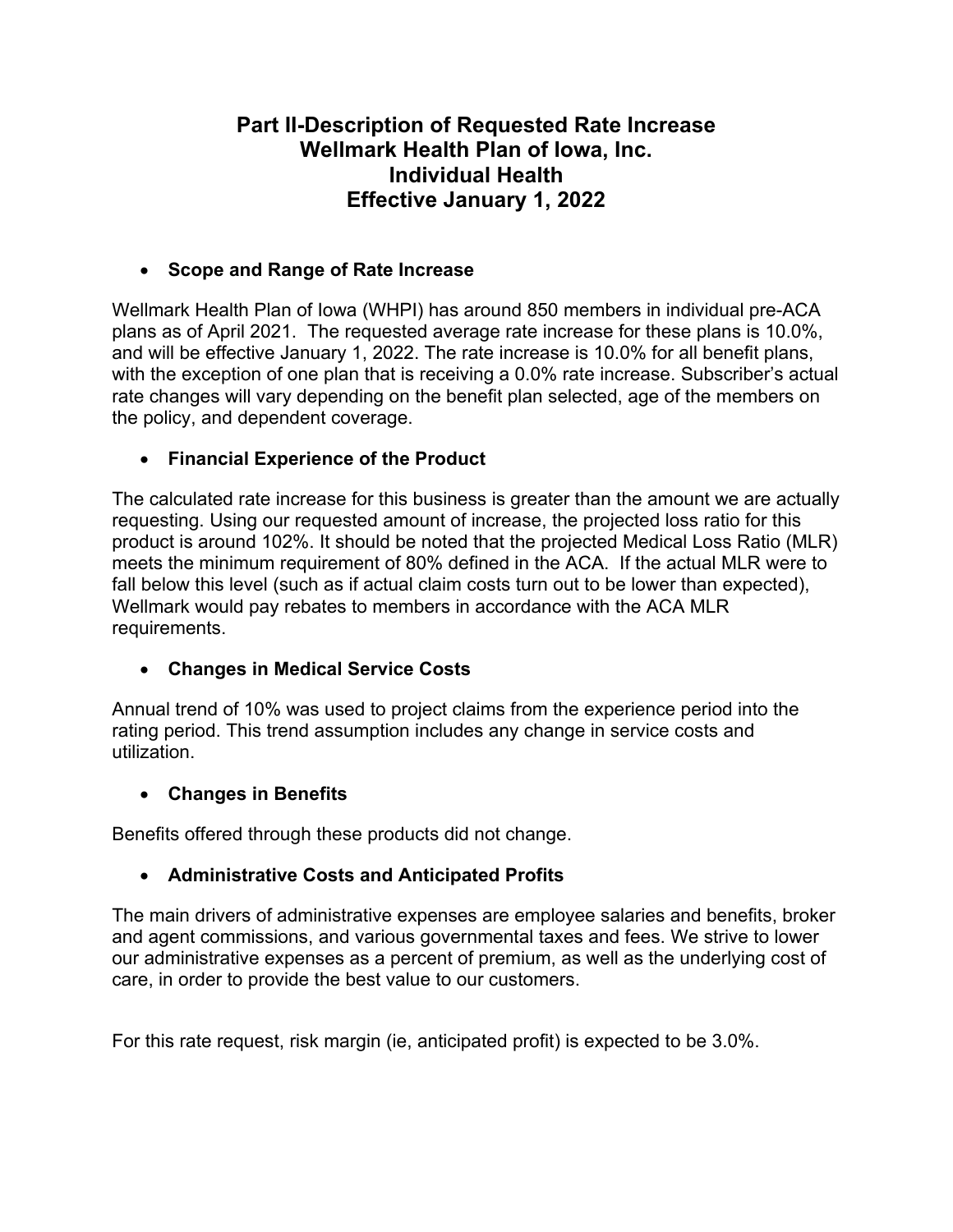Actuarial Memorandum Wellmark Health Plan of Iowa, Inc. Individual Business Effective January 1, 2022

### **Purpose**

The purpose of this filing is to request a rate change for Individual Transitional (AKA Grandmothered) products and no rate change for Individual Grandfathered products for Wellmark Health Plan of Iowa, Inc. (WHPI). It is not intended to be used for any other purpose.

#### **Summary**

#### **Rate Changes Requested**

#### **Category of Business Rate Adjustment**

- Grandfathered Products
- Transitional Products

#### **Grandfathered Business**



Wellmark is requesting to have no rate change for the effective period of January 1, 2022 through December 31, 2022. These products currently have **Example** 2022. Henrolled.

#### **Transitional Business**

Wellmark is requesting an increase of **Landsler** for this block of business for the effective period of January 1, 2022 through December 31, 2022. There were policies representing members on these plans as of April  $30<sup>th</sup>$ , 2021.

An experience rating methodology was used to calculate a needed rate increase for this business. A calculated rate change of **was calculated using a** underlying trend assumption. The target loss ratio for this block of business is **Example 10.** Due to the low membership in this block of business, the calculation lacks credibility on its own. To promote stability in the rates for this block, it was decided to cap their rate increase at . The projected loss ratio for the rating period is

In the development of the calculated rate change, the impact of COVID-19 and historical claims trend for this business was reviewed. However, due to the low membership in this block, the experience is highly volatile and lacks credibility. The experience of Wellmark, Inc.'s PPO Individual grandfathered and transitional business was reviewed instead. A COVID-19 normalization factor was applied to the experience period data to adjust the actual experience to expected levels relative to pre-COVID periods. The three-year average trend for experience 2016-2019 of the business reviewed was \_\_\_\_\_, which was adjusted for changes in premium revenue other than rate increases. A trend assumption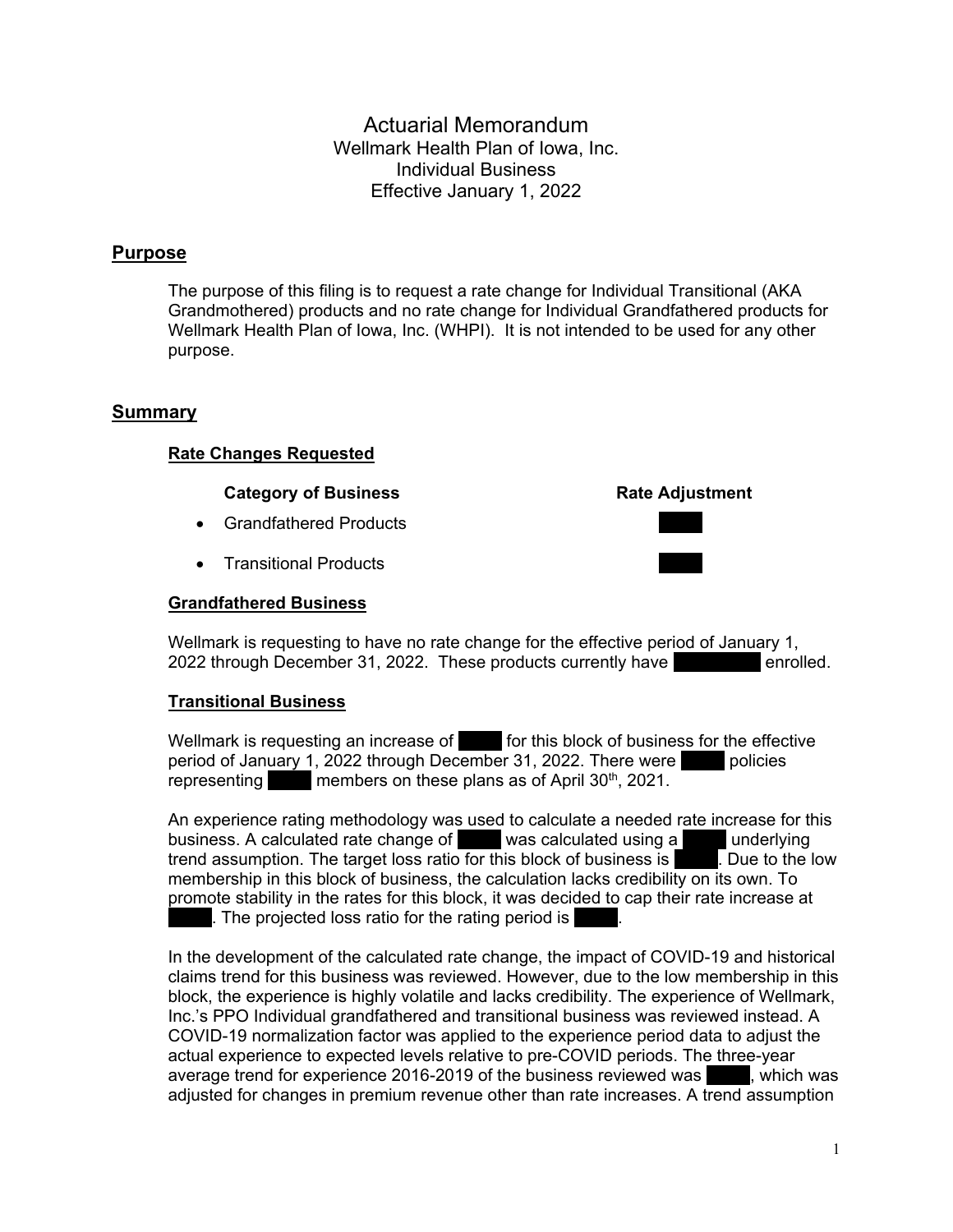of is being used in the initial calculation of a needed increase. An aging adjustment of was added to this annual trend to account for the demographic component of annual trend, resulting in an overall **inclusion annual paid claims trend** assumption.

### **Certification**

I hereby certify to the best of my knowledge and belief that this submission conforms to generally accepted actuarial principles, standards and guidelines and is in compliance with all applicable laws and regulations in the state of Iowa. I further certify that the rates are not inadequate, excessive, unfairly discriminatory or unreasonable in relation to the benefits provided.

Signed:

……..……..……..……..……..…….. Actuary, Wellmark Blue Cross and Blue Shield

Dated: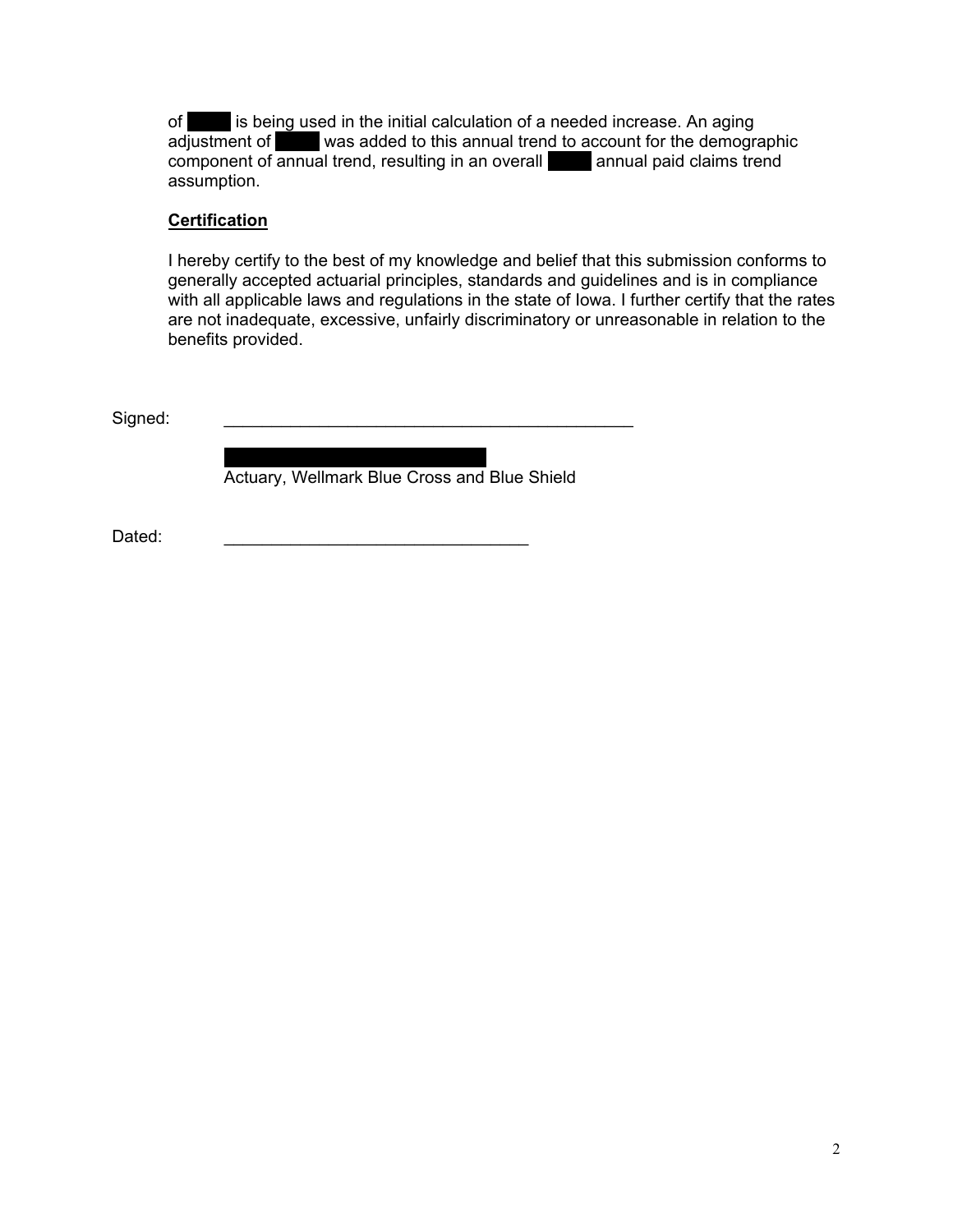# **Appendix A**

| 12 Month Time<br><b>Period</b> | <b>Paid Claims</b><br><b>PMPM</b> | Annual<br><b>Trend</b> | 2 Year<br><b>Annualized</b> | 3 Year<br>Annualized |
|--------------------------------|-----------------------------------|------------------------|-----------------------------|----------------------|
| 2016                           |                                   |                        |                             |                      |
| 2017                           |                                   |                        |                             |                      |
| 2018                           |                                   |                        |                             |                      |
| 2019                           |                                   |                        |                             |                      |

#### **Individual Pre‐ACA IA PPO – Paid Claims & Trends**

#### **Individual Pre‐ACA IA PPO – Trends Adjusted for Changes in Premium**

| 12 Month Time<br><b>Period</b> | Annual<br><b>Trend</b> | 2 Year<br>Annualized | 3 Year<br>Annualized |
|--------------------------------|------------------------|----------------------|----------------------|
| 2016 to 2017                   |                        |                      |                      |
| 2017 to 2018                   |                        |                      |                      |
| 2018 to 2019                   |                        |                      |                      |

The table below outlines the details of the experience-rating methodology used to calculate the needed rate increase for non-grandfathered WHPI plans.

| 1. Current Loss Ratio for 12 months ending 2/29/2021                 |  |  |
|----------------------------------------------------------------------|--|--|
| 2. Projected Loss ratio for 2022 rating period                       |  |  |
| 3. Target Loss Ratio for rating period beginning 1/1/2022            |  |  |
| 4. Calculate Rate Increase Needed [Line 2 divided by Line 3 minus 1] |  |  |
| 5. Age Adjustment [Divide $(1 + Line 4)$ by $(1 + 1)$ for aging]     |  |  |
| 6. Requested rate increase                                           |  |  |

- 1) This loss ratio is intended for filing purposes only and not suitable for other comparisons. For instance, the minimum medical loss ratio (MLR) requirement of 80% in the individual market is defined with different criteria and therefore not comparable to the Target Loss Ratios in this filing. Other plans in the individual market (ACA business) are also included in the MLR requirements.
- 2) Due to the lack of credibility in this block of business, a rate increase of is being requested instead of the **interpretate** calculated increase.